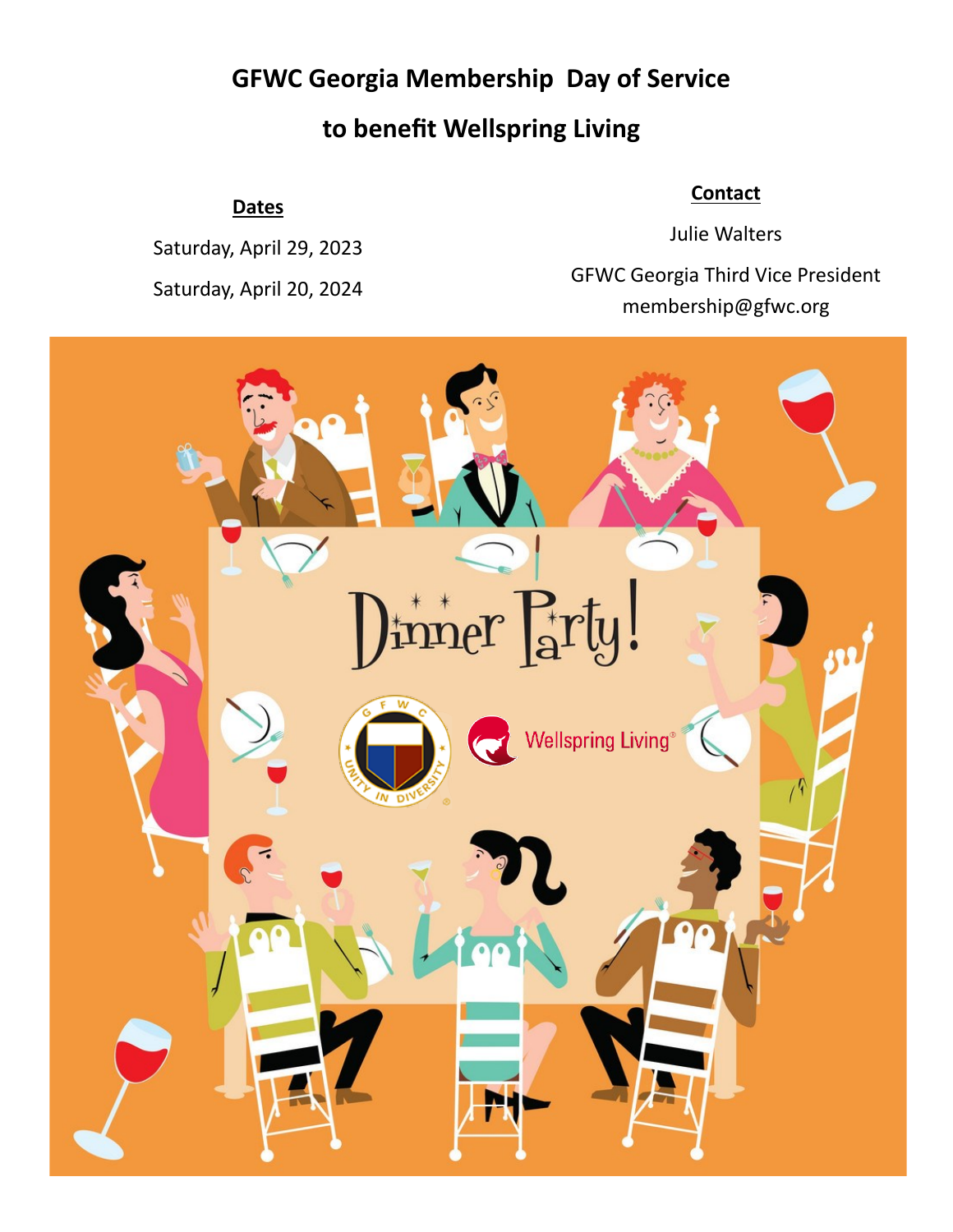## **What Dinner Party Is All About**

- Dinner Party is a membership event to engage current members and gain new members!
- On the same night at the same time, clubwomen from across Georgia will be hosting a Dinner Party to benefit Wellspring Living. We will post/share photos during our Dinner Party on social media.
- You will invite your club members– who will bring a guest/partner/spouse/significant other. AND you will invite at least one potential new member /her guest to attend.

#### **Dates**

- Saturday, April 29, 2023
- Saturday, April 20, 2024

### **Host**

- Decide who in your club will be the hostess. And you can have more than one hostess and Dinner Party.
- Decide where to hold your Dinner Party——the hostess' home, a clubhouse or a restaurant.
- Decide a menu for your Dinner Party. You can choose to have members cook or have it catered.
- Decide what you want to charge guests to attend. We recommend \$25 a couple.
- Send information to Julie at membership@gfwcgeorgia.org . She will create your invitation for you. (see next page for example)
- Using the PDF created for you, email the invite club members/partners to attend your Dinner Party.
- All money collected will be donated to Wellspring Living.

#### **Reporting**

- You will report your Dinner Party in your Membership Report.
- If you provide the food or have it donated, you will report that amount as an In Kind donation.
- The amount that people pay to attend your Dinner Party will be reported as members dollars donated.

#### **Funds**

- You can choose to get the food donated, pay for the food, deduct it from funds raised or use clubs funds— you decide. If you choose to deduct the cost of the food from the ticket price, you might want to charge more than \$25 a couple. Our goal is to net \$25 a couple for Wellspring Living.
- Dinner Party guests will write their checks to their clubs. Each club will write ONE check to GFWC Georgia. That way we can keep track of funds when we write ONE check to Wellspring Living.